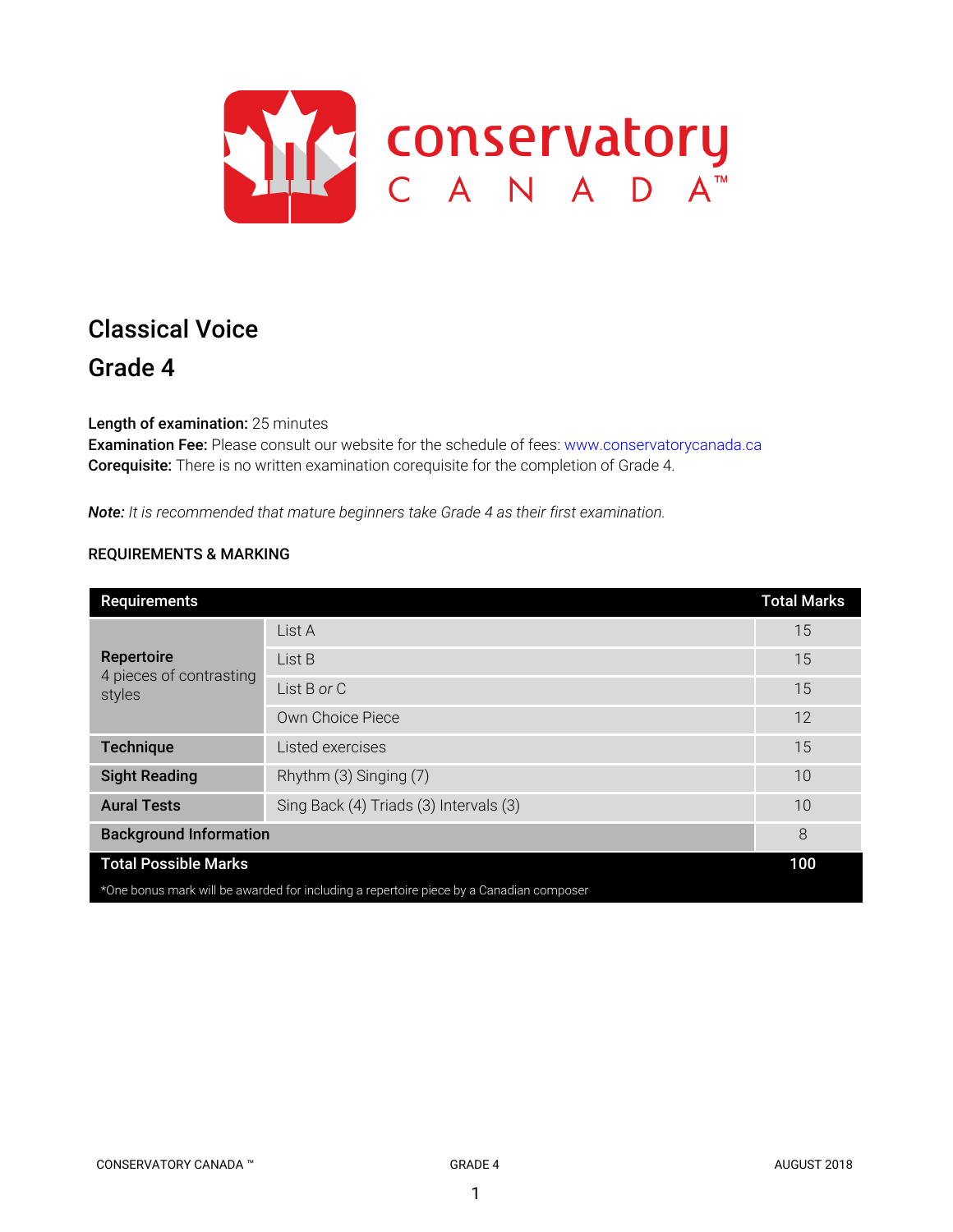# **REPERTOIRE**

- Candidates must be prepared to sing four pieces varying in key, tempo, mood, and subject, with at least three different composers being represented to receive full marks:
	- *One* List A piece
	- *One* List B piece
	- *One* List B *or* List C piece
	- *One* Own Choice piece:
		- This piece may be chosen from the repertoire list (Classical or Contemporary Idioms) or may be a free choice (not chosen from the repertoire list).
		- Free choice pieces do not require approval.
		- Must be at or above the Grade 4 level (can be more than one level above).
		- This piece must be suitable for the candidate's voice and age.
		- Vocal duets are acceptable, provided the candidate's part is equivalent in difficulty to Grade 4, and a second vocalist covers the second part. The second part may be sung by the teacher.
- All pieces must be sung from memory and may be transposed to suit the compass of the candidate's voice.
- Approval is required for Group pieces chosen from outside the repertoire list. The score must be provided to the Registrar (registrar@conservatorycanada.ca) with the requested Grade level and List. Approvals are free of charge and candidates will be furnished with an approval letter to present to the examiner at the examination.
- Due to time and space constraints, Musical Theatre selections may not be performed with choreography, costumes, props, or dance breaks.
- Repertoire written by Canadian composers is encouraged, although not required. One bonus mark will be awarded for including a Group piece or Own Choice piece by a Canadian composer. Canadian composers are indicated in the repertoire lists with an asterisk (\*).
- Any standard edition of the music may be used for the examination, without prior approval. Downloaded online copies must belong to the public domain or be authentic, purchased copies for which the candidate has obtained rights to use. Photocopies of pieces held without permission are not to be used for examinations.
- All pieces published in the Conservatory Canada New Millennium Series Voice, Grade 4, may be used.

# TECHNICAL TESTS

Candidates must be prepared to sing any or all of the exercises below, in the following manner:

- Sung either to vowels, (IPA): ee [*i*],ay [*e*], ah [*a*], oh [*o*], oo [*u*]; OR solfege syllables/tonic sol-fa names (Grades 1–4 only). In either case, vowel quality will be given assessment priority.
- Sung without accompaniment.
- A different starting pitch for each exercise will be given by the Examiner. The candidate may request an alternate starting note and teachers may include a candidate's preferred range for each exercise with the repertoire list submitted to the Examiner. This must include more than one starting note and is designed to aid the Examiner in understanding the candidate's vocal range.
- Metronome markings are to be regarded as minimum speeds.
- Exercises must be sung in one breath, unless a breath mark is indicated by a comma. In some cases, optional breath marks are included in parenthesis.
- Slurs indicate legato singing; staccato marks indicate staccato singing.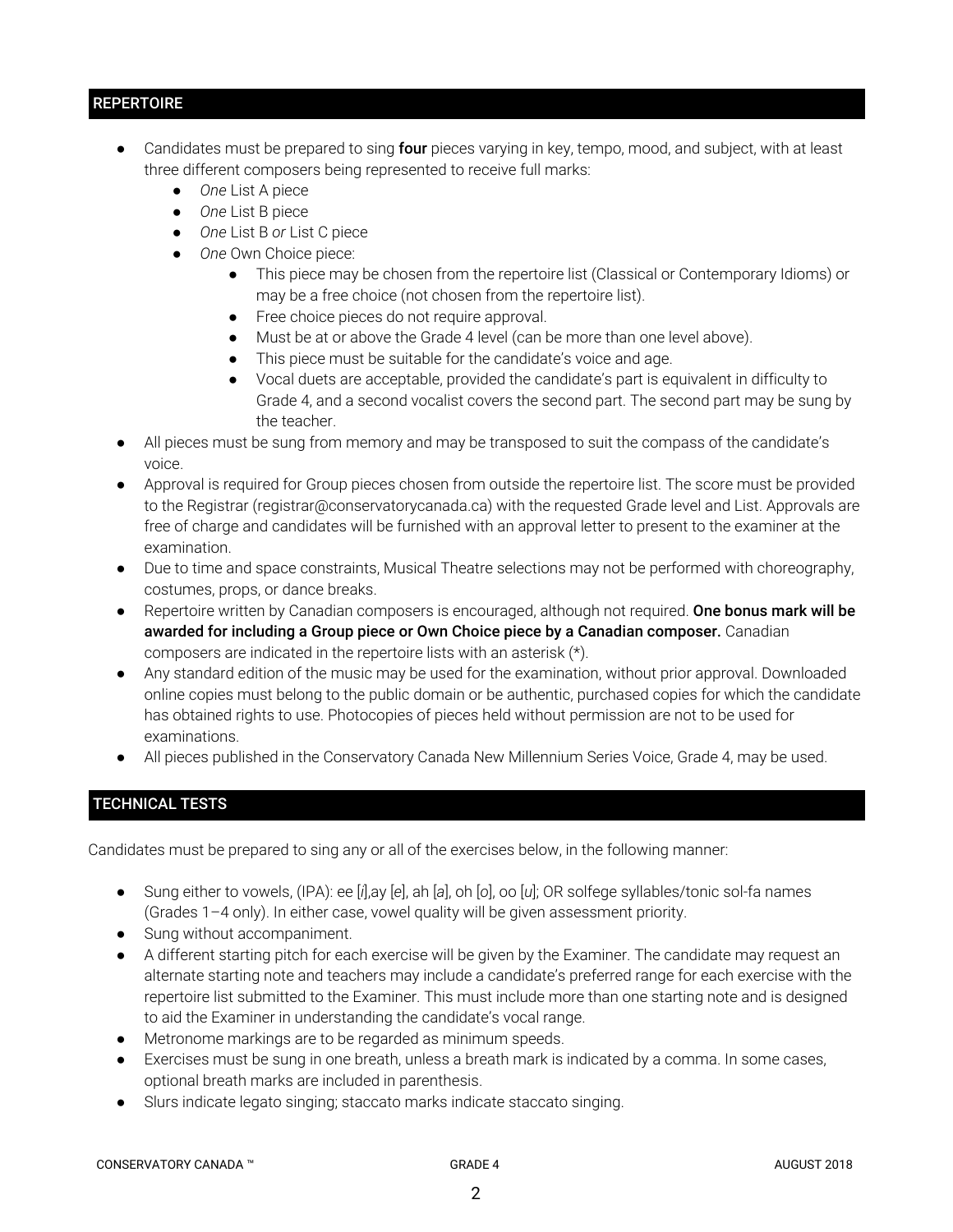

# SIGHT READING

Candidates will be given a brief period to scan the score for the following two tests:

# Rhythm

Tap or clap (at the candidate's choice) a rhythm, 4 bars in length.

- Time signature may be either 3/4 or 4/4.
- Note values may include sixteenth, eighth, dotted eighth, quarter, dotted quarter, half, dotted half and whole.
- Rest values may include eighth, quarter, half and whole.

### *Example:*

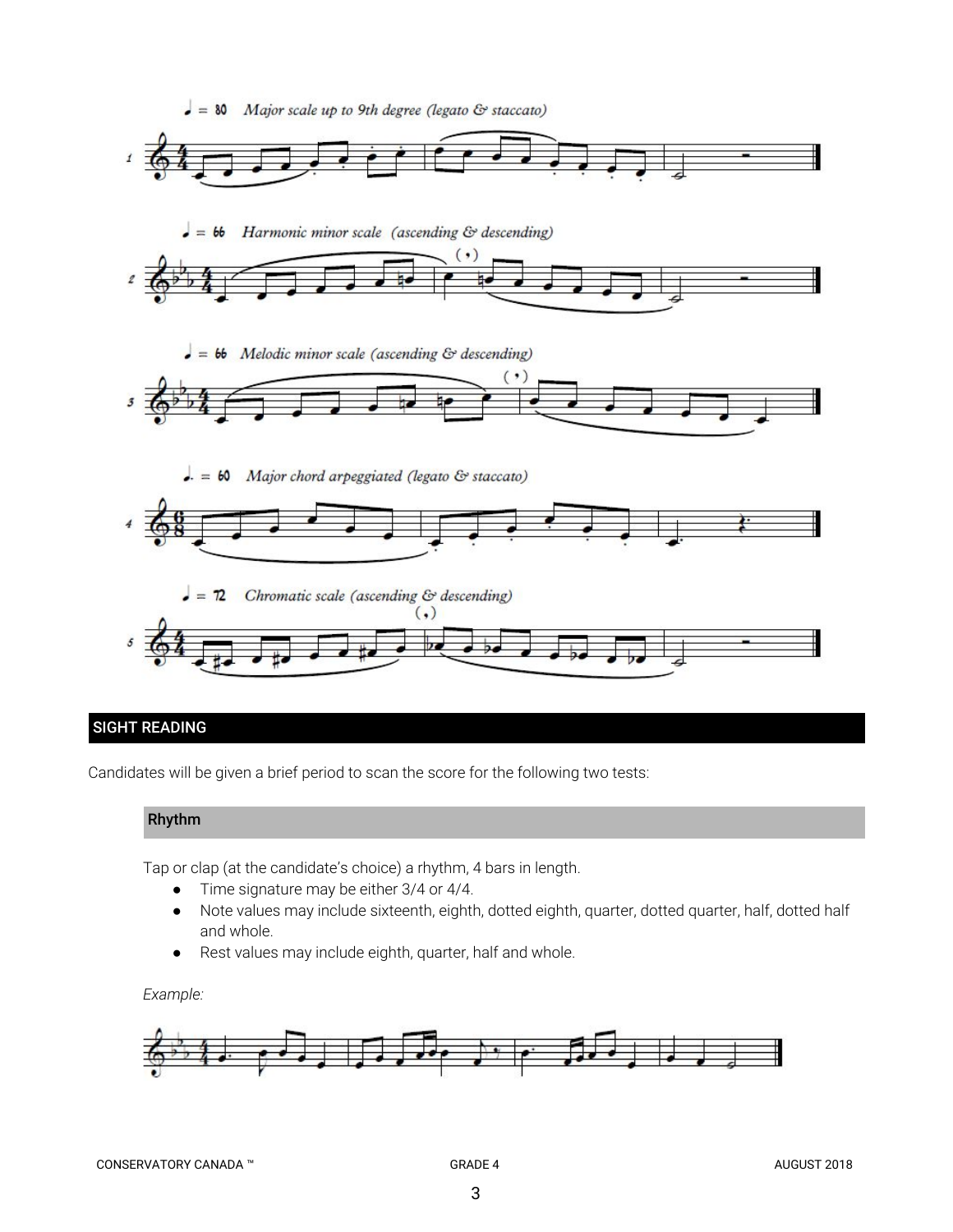# Singing

Sing at sight a simple, unaccompanied, 4-bar melody within the range of an octave, including the leading tone below the tonic. Candidates may use any vowel of their choice, solfege syllables, or numbers. The examiner will play a I-IV-V-I chord progression (with the leading note to tonic in the upper part) on the piano to establish the tonality, followed by the tonic note.

- *●* Any major key with up to and including three sharps or flats.
- *●* Time signature may be 3/4 or 4/4.
- Note values may include eighth, quarter, half, dotted half and whole.
- Rest values include quarter, half and whole.
- Intervals used will be 2nds, 3rds, 4ths and 5ths.
- The melody will begin on the tonic note.

*Example:*



# AURAL TESTS

Candidates will be required to complete the following three tests:

### Sing Back

Sing back on any vowel (at the candidate's choice), a short melody of six to eight notes in 2/4, 3/4 or 4/4 time. The melody will be based on the first five notes of a major scale and will begin on the tonic note. The examiner will:

- Name the key—either C, G, D or F major.
- Play the tonic four-note chord in broken form.
- Play the melody twice.

*Example:*



### Triad Identification

Identify major and minor triads played once by the examiner. The triads will be in root position, and will be played in solid form.

*Example:*

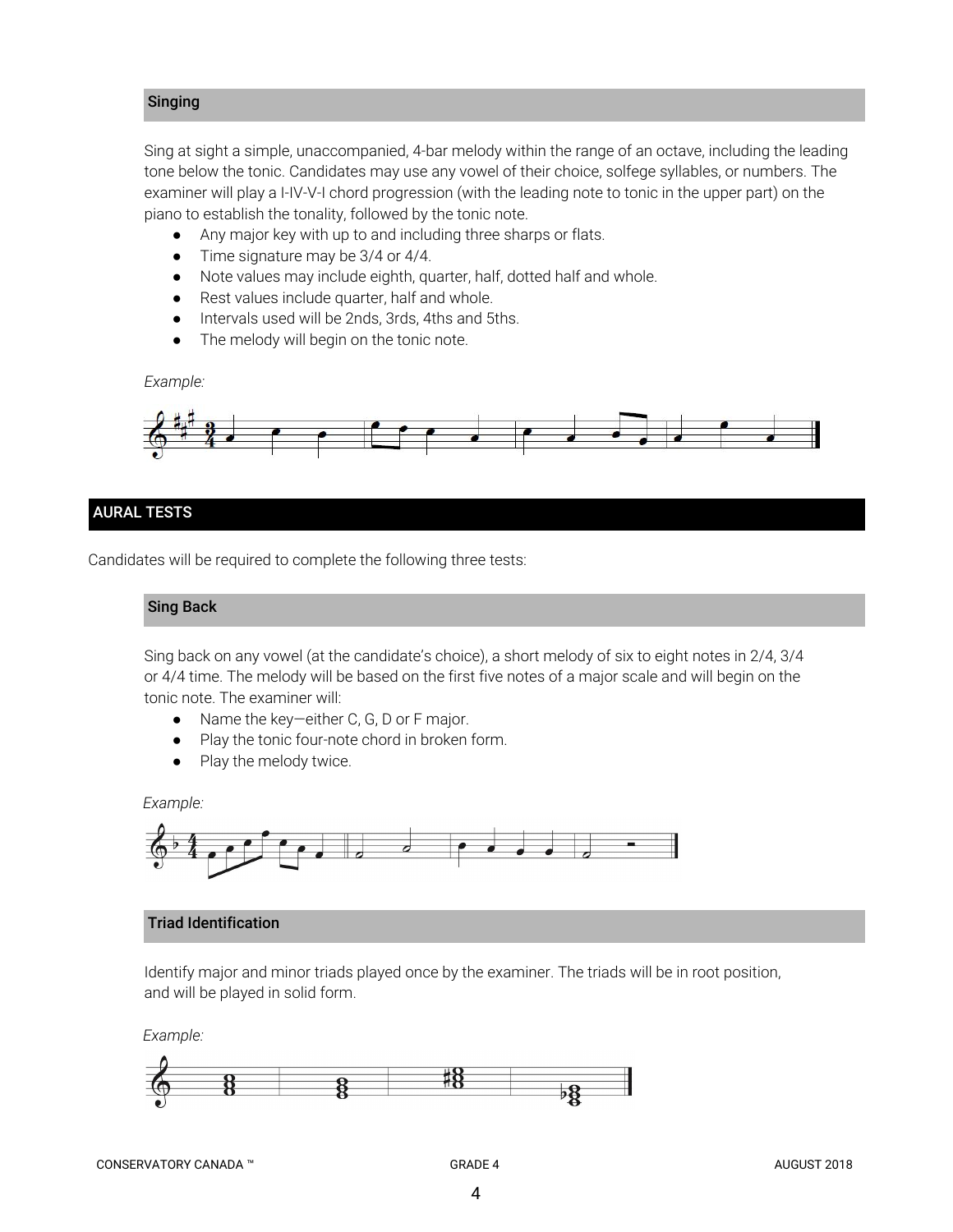# Interval Identification

Identify or sing any of the following intervals.

- If identifying, the intervals will be played once, in broken form, by the examiner.
- If singing, the examiner will provide a starting note.

| Ascending   | Descending  |  |
|-------------|-------------|--|
| minor 3rd   |             |  |
| major 3rd   |             |  |
| perfect 4th | perfect 4th |  |
| perfect 5th | perfect 5th |  |
| Perfect 8th | Perfect 8th |  |

# BACKGROUND INFORMATION

Candidates must be prepared to give verbal answers to the following questions pertaining to the List pieces, and demonstrate the following elements on the piano:

- 1. Without reference to the score, give the title, composer/arranger, and key of all List pieces. Students will not be expected to identify keys of modern pieces that are non-diatonic (i.e. atonal, modal, etc.).
- 2. Explain all signs (including clefs, time signatures, key signatures, accidentals, etc.), articulation markings (legato, staccato, accents, phrase or slur markings, etc.), dynamic markings, tempo markings, and other musical terms found in all List pieces.
- 3. Explain the meaning or significance of the title of each List piece.
- 4. Give a few relevant details about the composer of each List piece.
- 5. Play any white or black key on the piano within two octaves above or below middle C, as requested by the examiner. Candidates will not be required to read this note from a score.
- 6. Play any major triad (in root position) on any white or black key on the piano, within two octaves above or below middle C, as requested by the examiner. Candidates must also be prepared to change the same triad into a minor triad by lowering the third. Candidates will not be required to read this note from a score.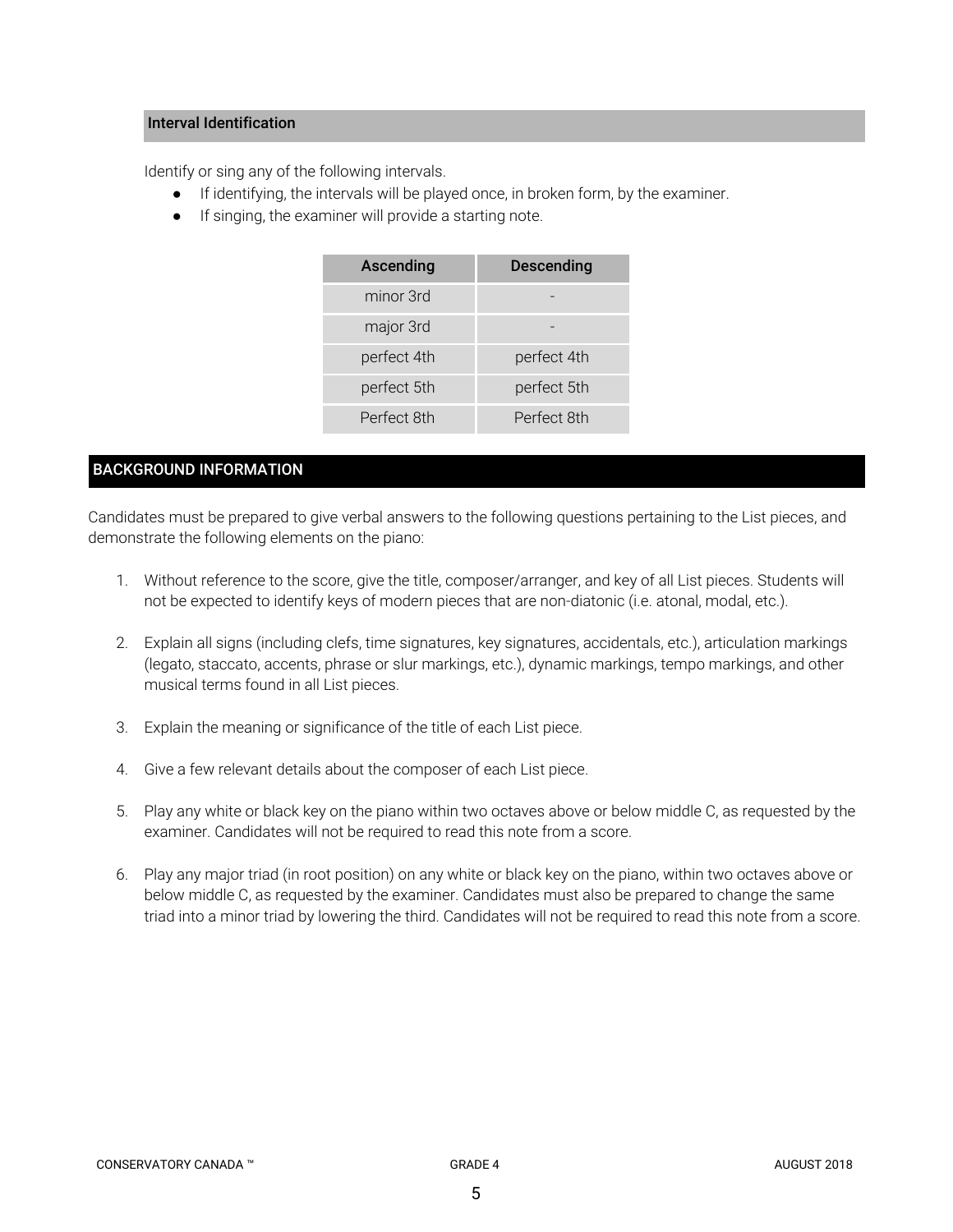# REPERTOIRE LIST

# LIST A

### ARENSKY, A.

● Cradle Song

### ARNE, T.A.

● Care flies from the Lad

### BACH, J.S. (ARR. SCHEMELLI)

● Come Let Us All This Day

### BRAHMS, J.

- Marienwurmchen
- Sonntag

### CHOPIN, F.

● The Wish (*Songs for Inbetweens, II)*

### FRANZ, R.

● Widmung (Dedication)

### HANDEL, G.F.

- Come See Where Golden-Hearted Spring
- The Birds No More Shall Sing

### JOHNSON, R. (ARR. DIACK)

● As I Walked Forth *(Hundred Best Short Songs, IV)*

### MORGAN, R.O.

● Clorinda

### MORLEY, T. (ARR. \*WILLAN)

● It Was A Lover and His Lass

### PURCELL, H.

● Ah! How Pleasant 'tis to Love

### STORACE, S.

● Sir Marmaduke

#### YOUNG, S.

● The Butterfly and the Shadow

### FOLK SONGS

#### AMERICAN

- Shenandoah (arr. Althouse)
- Shenandoah (arr. \*Fielder)

### CANADIAN

- Brave Wolfe *(Ten Folk Songs of Canada)* (arr. \*Bissell)
- Ah! Si Mon Moine Voulait Danser (arr. \*Coutts)
- Farewell to Nova Scotia (arr. \*Cook)
- Harbour Grace (arr. \*Bissell)
- The Old Mayflower (arr. \*Cook)
- Un Canadien Errant (arr. \*Fowke & Johnston or any traditional arrangement)

### ENGLISH

- Greensleeves (arr. Vaughan Williams)
- O, No John (arr. Sharpe)
- Pretty Polly Oliver (arr. \*Willan)
- The Crystal Spring (arr. Sharpe)
- The Lark in the Clear Air (arr. Tate)
- We Be Three Poor Mariners (arr. \*Willan)

### GAELIC

● Mairi's Wedding (arr. Roberton)

### GERMAN

- Lovely Moon (Guter Mond) (arr. Althouse)
- One Morning in the Meadow (arr. \*Cook)

### IRISH

- Bendemeer's Stream (arr. Christy)
- I have a Bonnet Trimmed with Blue (arr. Hughes)
- I Know Where I'm Goin' (arr. Hughes)
- Kitty of Coleraine (arr. Eric Thiman)
- My Love's An Arbutus (arr. \*MacMillan)

### ITALIAN

- Coraggio, Ben Mio (arr. \*Chatman)
- Santa Lucia (arr. Althouse) *(International Folk Songs)*

### RUSSIAN

● Good Night (arr. Rao)

### **SCOTTISH**

● Turn Ye To Me (arr. \*McLean)

### WELSH

- Suo-Gan/Lullaby (arr. Rowley)
- All Through the Night (arr. Schram)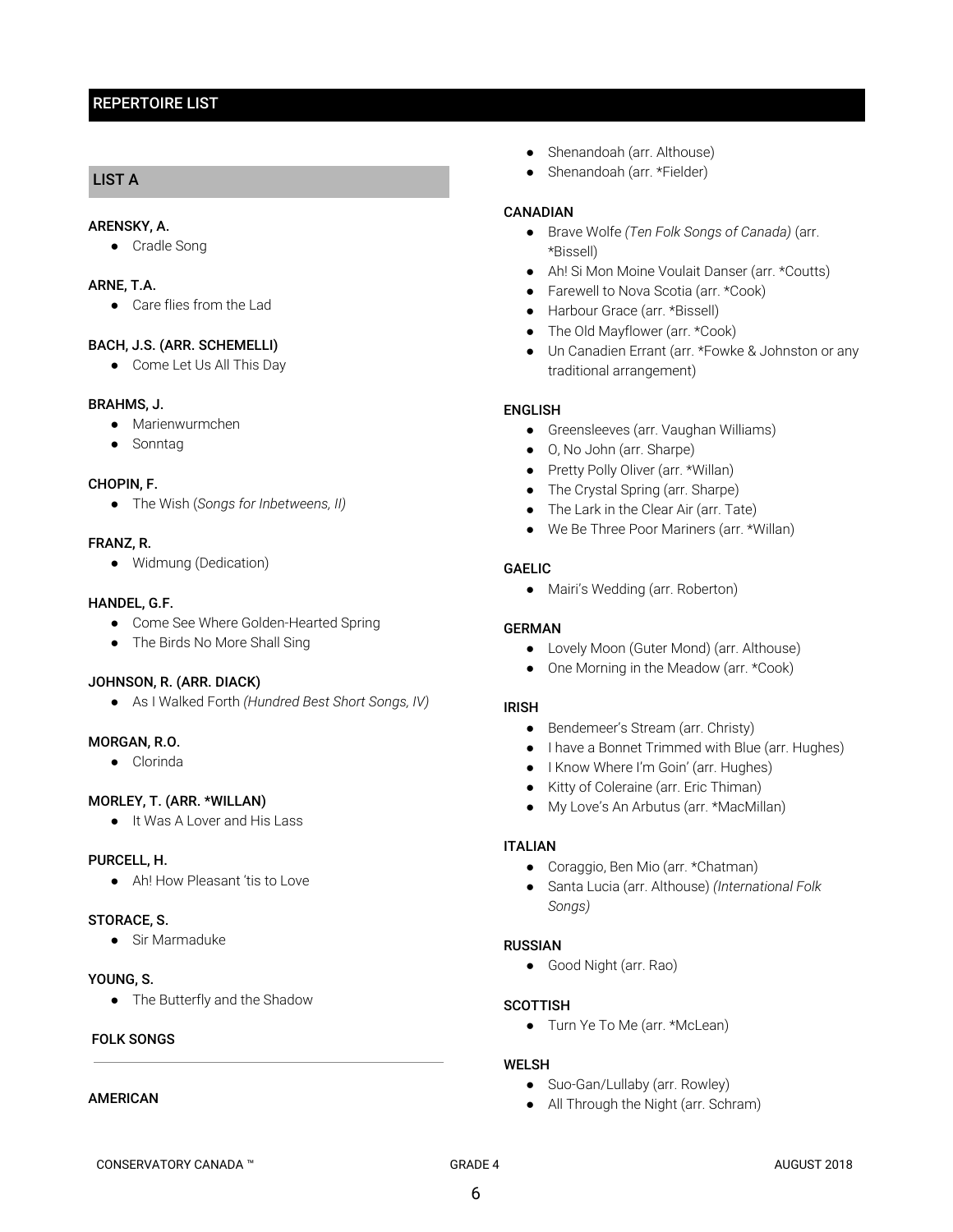# LIST B

### \*ADASKIN, M.

● The Prairie Lily

### \*ANDERSON, W.H.

- Last Year
- Sleep Little Jesus

#### \*ARCHER, V.

● Surly, Burly, Shirley

### BESWICK, A.

● Water-Melon Seller

### BRITTEN, B.

- Begone, Dull Care
- Fancies
- *Friday Afternoons*
	- Fishing Song
	- There Was A Monkey

#### \*COGHLAN, M. & M.

● Scat Cat

# \*COUTTS, G.

● A Highland Lullaby

### \*CRAWLEY, C.

● Trolls

# DICKSON, S.

● A Hammock Song

### \*DRYNAN, M.

- Including Me
- Why Do the Bells of Christmas Ring?

#### DUNHILL, T.

- April's a Lovely Lady
- Twilight Lullaby

#### \*FLEMING, R.

● It's Raining

#### \*FOX, G.

● April O'Clock

### \*GLICK, S.I.

● Chacham

### HEAD, M.

● A Funny Fellow

#### IRELAND, J.

● Alpine Song

### JENKYNS, P.

- Little Spanish Town
- The Owls
- The Tiger

### \*JOHNSTON, R.

● Bruce County Ballad

#### LEE, M.

● Arcady

#### LONGMIRE, J.

● The Dream Peddler

### \*MACNUTT, W.

● Lullaby for Benjamin

#### MARCHANT, S.

● Sir Nicketty Nox

#### MILLER, A.S.

● Boats of Mine

#### \*OUCHTERLONY, D.

● Cradle Carol/Berceuse

#### QUILTER, R.

● The Fuchsia Tree

### RATHBONE, C.

● The Shell

### RODGERS, J.H.

● Cloud-Shadows *(First Book of Mezzo-Soprano Songs, I)*

#### ROWLEY, A.

● In Twinkledown Valley

## SHARMAN, C.

● The Lamb

### SHAW, G.

● Annabel Lee